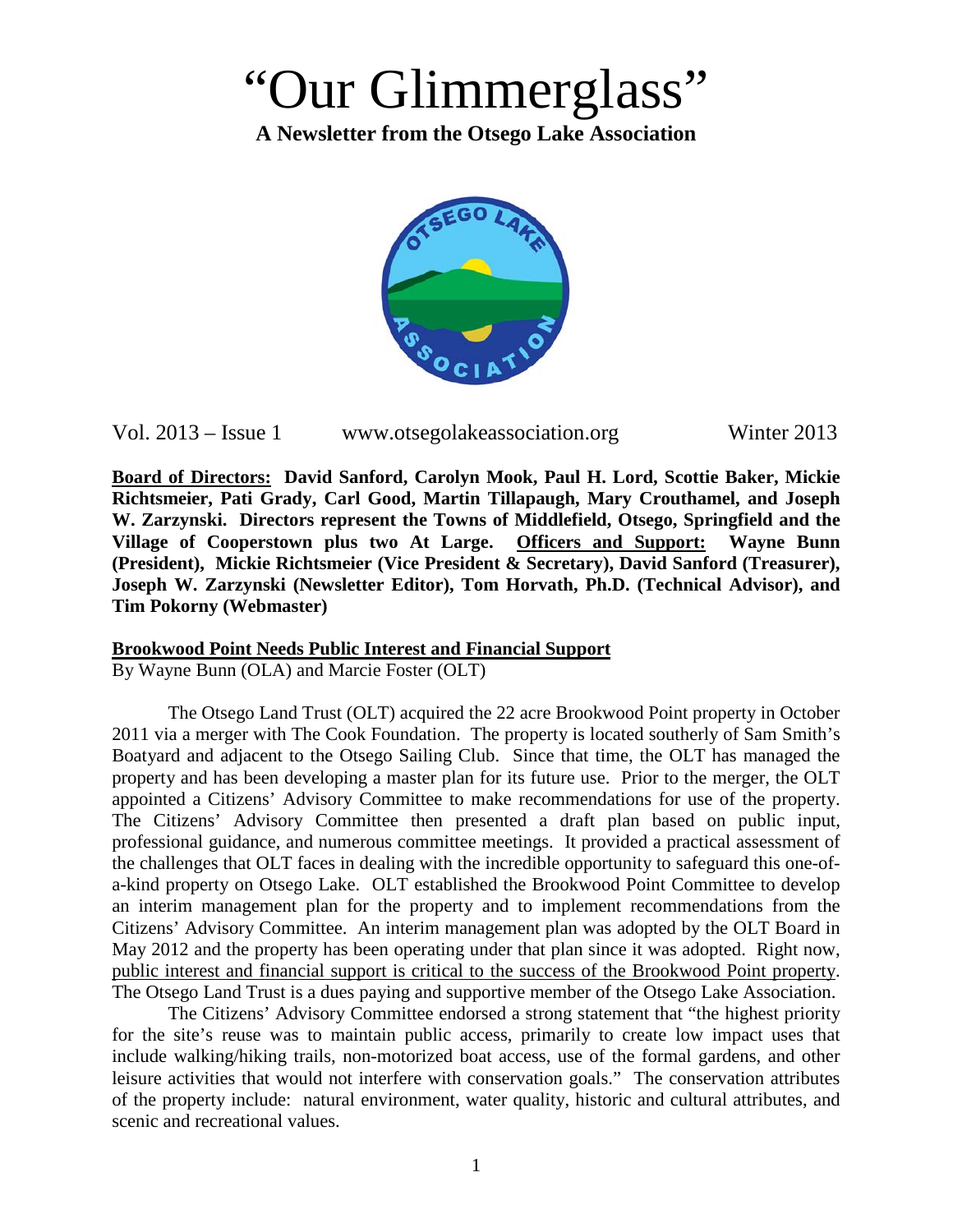Some of the key elements of the interim management plan include: (1) the overall goal of using the property for low-impact recreational public purposes that do no harm to the conservation attributes of the property, (2) restore and maintain the historic features of the property if financially viable, (3) activities on the property must be self-sustaining or supported by gifts and grants, (4) obtaining public support since OLT does not have the financial resources to underwrite either capital improvements or operating expenses, and (5) no commitments will be made that inhibit OLT's ability to sell the property if it can no longer afford to manage and maintain it.

Since OLT's acquisition of Brookwood Point, several donors stepped forward with contributions that enabled two interns to be hired, some hazardous trees to be removed and Federal grant of \$188,000 was obtained under the Scenic Byway Program but this grant has a matching provision requiring OLT to contribute \$62,500 (part of which may be in-kind). OLT has proposed that this contribution be secured from donors and be in hand prior to commencement of any construction work.

Public interest and financial support is crucial for the success of the Brookwood Point property. However, unless the public sees improvements in the property, there may not be much support for Brookwood Point but, on the other hand, improvements cannot be made without public support – a classic "chicken and egg" situation.

How can Otsego Lake Association members help with the Brookwood Point property? First, you may contact the OLT office in Cooperstown [e-mail: info@otsegolandtrust.org or telephone (607) 547-2366] for a copy of the Recommendations for Brookwood Point dated October 20, 2012. Second, you may donate money or in-kind services to OLT to support this project. Third, you may volunteer your time to help maintain the property during one of the community workdays during the year. Fourth, you may visit the property and walk around to see for yourself what a beautiful site this is on Otsego Lake. Fifth, attend the March 9, 2013 public update meeting at 11:00 AM at Templeton Hall in Cooperstown. Your interest and financial support will help ensure that this property remains open to the general public for years to come.

The Otsego Land Trust was founded in 1988 as a private, non-profit organization under the 501 (c) 3 rules of the Internal Revenue Service and is governed by an independent Board of Directors. OLT's mission is to protect landscapes that define the Otsego Region by securing land and waters of significant scenic, historic, and ecological value, including forests and farmlands. OLT is professionally staffed and has to date worked with over 80 landowners to protect nearly 9,000 acres in the Upper Susquehanna River watershed.

### **No Time for Water Thyme in Otsego Lake**

By Paul H. Lord

As I look out across the expanse of Otsego Lake this morning (January 15, 2013), ice floes are apparent here and there, but the lake remains open. At such times, it is not difficult to anticipate the blooming of our lake as the year progresses. Unfortunately, the bloom coming this year or next might be an ugly one. While rooted aquatic plants cover most of Otsego Lake's bottom in waters shallower than 18 ft. only intermittently do any of those plants reach the water's surface, much like the few ice floes I can see as I write this.

Rooted aquatic vegetation is necessary for a healthy lake. A good mix of green plants and large algae provide a carpet to protect bottom sediments from mud producing disturbances caused by wind driven waves. Additionally, these green growing things absorb the energy of wind driven waves and prevent shoreline erosion. Plants provide shelter for fish eggs and young fish and food for insects that, in turn, feed fish. Rooted aquatic vegetation around Otsego Lake is good for our lake.

Unfortunately, some plants don't share their surroundings with other species. They dominate and exclude other plants and large algae. The worst of these not only deny lake space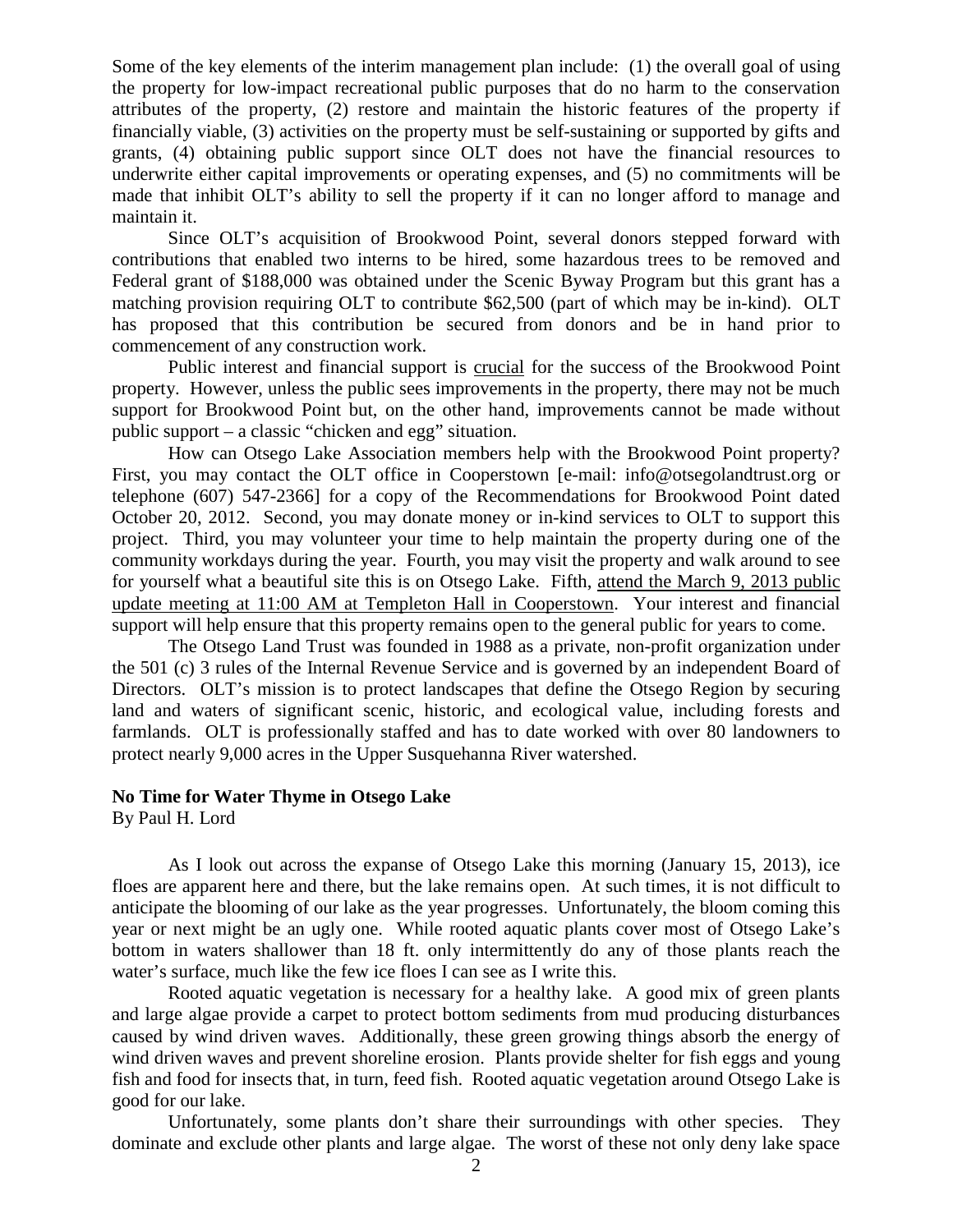to other plants, but they grow to the surface, and they deny recreational opportunities to those of us who use the Lake for swimming, fishing, waterskiing, canoeing, kayaking or nearly anything else. The worst of the worst in the U.S. is Water thyme (*Hydrilla verticillata*), a foreign species that came to us from Asia. This plant is a plague in the southeastern U.S. requiring that hundreds of millions of dollars be spent yearly for chemical and physical control measures. If left untreated, recreational uses of our water are frustrated and the biology fundamentally changed.



(credit: University of Florida-IFAS, Center for Aquatic Plants)

In 2011, Water thyme was found in the inlet to Cayuga Lake in the City of Ithaca. In spite of a heroic effort mounted by a consortium of citizen groups, government agencies, and commercial firms, Water thyme made its way into Cayuga Lake, a waterway far too big to be feasibly treated with the chemicals that might keep Water thyme from spreading to Seneca Lake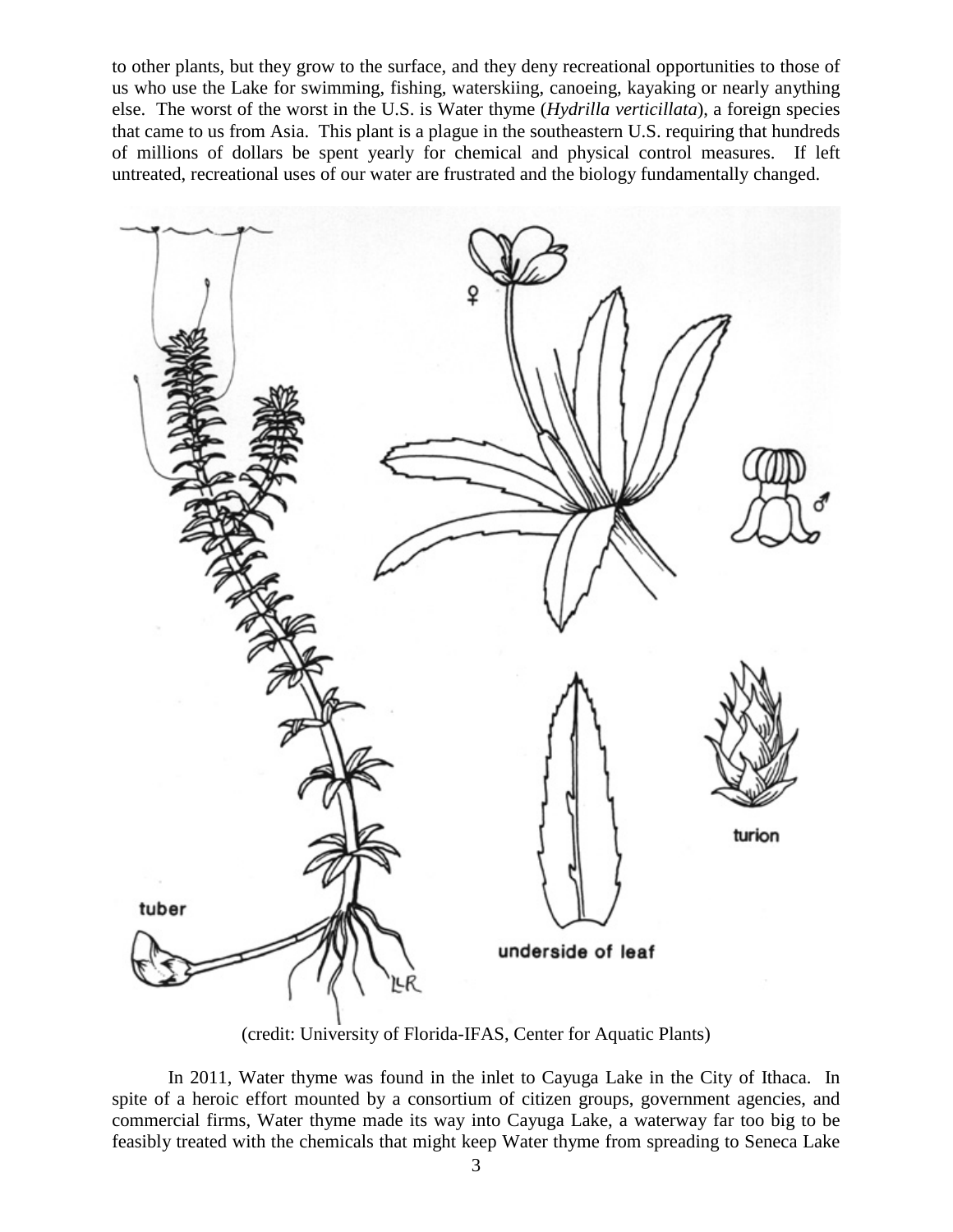via the canal that connects these two great lakes. Waterways from Seneca Lake connect to Lake Ontario and the Erie Canal. The bad news recently has become grimmer when we learned that Water thyme is now in the Erie Canal out by Buffalo, New York.

What can we do? We need to be even more vigilant. We need to ensure every boat, trailer, kayak, fishing rod, bucket, and personal floatation device brought into Otsego Lake is thoroughly cleaned, dried, and inspected. These precautions will also prevent the introduction of other foreign plants and animals into our lake. It is a small price for the continued anticipation of the blooming of our Lake.

#### **Otsego Lake History and Science Tidbits**

By Joseph W. Zarzynski, RPA (Register of Professional Archaeologists)

There are several meanings for the word—Otsego, probably originally spelled "Otsega." One is "place of the rock," named because of Council Rock at the southeast end of the lake, reputedly it was a meeting place for Native Americans. Another meaning is "clear, deep water."

There are two waterways named Otsego Lake in the U.S., one in New York and the other in Michigan.

The November 7, 1889 issue of the *Union Springs Advertiser* newspaper reported that a diver, a hardhat commercial diver, found and recovered the body of Edward Walrath, who drowned in the lake five weeks earlier. Walrath was doing a hot air balloon flight over the lake when the balloon suddenly descended and fell into the lake. Walrath, age 24 and from Ilion, New York, was found embedded in the mud of the lake bottom in 60 ft. of water.

According to the June 22, 1899 issue of the *Richfield Springs Mercury* newspaper, one of the larger naphtha launches on Otsego Lake was the 30 ft. long, 6 ft. beam vessel—*Susquehanna*. It was on the lake in 1899 and was owned by John M. Bowers, esq. Naphtha fuel, a liquid of hydrocarbons made from petroleum, coal tar, and natural gas, was quite volatile. Thus, when gasoline-powered vessels were introduced, naphtha vessels soon became unpopular.

On July 23, 1926, *The Evening News* (North Tonawanda, New York) reported on one of the worst weather calamities to hit the northeast USA, a "devastating windstorm." Several people were killed, many buildings were damaged, and crops around the Empire State were wiped out. "Cooperstown reported a large water spout on Otsego Lake which, however, spent its force wrecking a boathouse and overturning several small boats."

The March 25, 1927 issue of *The Otsego Farmer* newspaper reported that there was a most unusual vessel on Otsego Lake, "a boat propelled by horse-power." It started running on the lake in 1831. The watercraft, whose name was not reported, carried people to different locations around the lake. Passengers were often furnished with meals and even music for dancing on the vessel's deck. Today, archaeologists believe that the first animal-powered watercraft appeared on the North American continent in 1814. Though no description was given of this Otsego Lake boat's propulsion system, it may have had one or more horses walking around a turntable that then powered one or two side- or stern-mounted paddles. By the mid-19<sup>th</sup> century animalpowered vessels around the country were being replaced by steam-powered watercraft. Reportedly, Otsego Lake's first steamboat was introduced to the lake in 1858, but it proved "unsatisfactory and it was soon discontinued." Several years later another steamboat was brought to the lake and that mode of water transportation became popular until replaced a few decades later by naphtha and then gasoline-powered engines.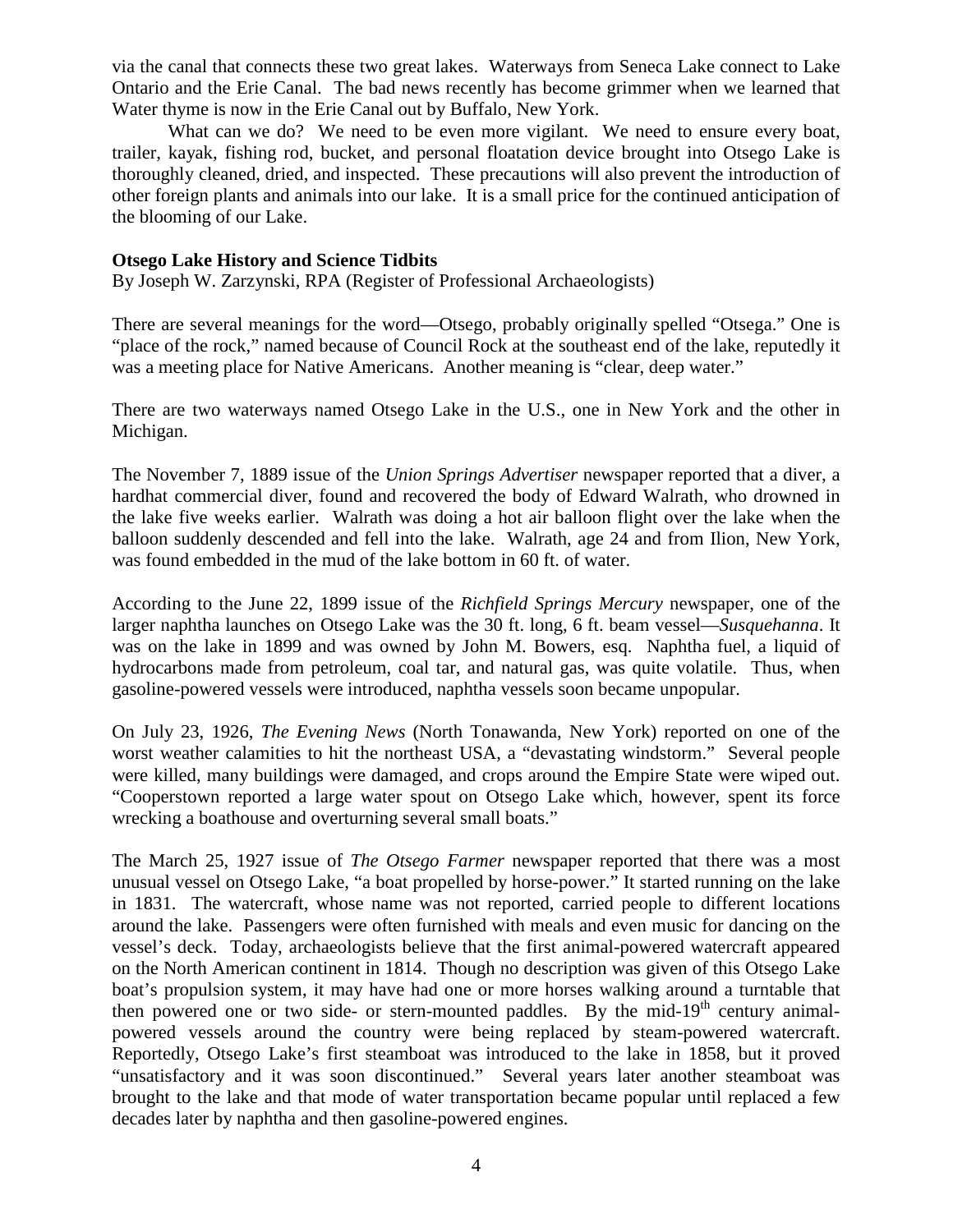According to the *Dictionary of American Naval Fighting Ships* published by the Navy Department in Washington, D.C., there have been several American warships named *Otsego*. The first U.S.S. *Otsego* was a small naval schooner that served in Florida waters in the early 1840s during the war with the Seminoles. The second was a double-ended, side-wheel steampowered gunboat launched in 1863. It was sunk in December 1864 in the Roanoke River when it hit two Confederate torpedoes (aka-mines).



Photo # NH 51794 Loss of USS Otsego & USS Bazely, 9 December 1864

(credit: Naval History & Heritage Command)

In 1869, a light draft *Monitor*-class vessel named *Tunxis* was renamed *Hydra* and several weeks later was renamed *Otsego*. In 1874, the iron warship was scrapped. The last *Otsego* "warship" was a 1901 German-built steamer originally named S.S. *Prinz Eitel Friedrich* that was transferred to the American military in 1919, the year after WW I ended. It served as a troop ship. When WW II broke out, it again saw service as a transport ship making 31 voyages between Seattle and Alaska ports. In 1944, this transport was transferred to the Soviet Union, one of America's allies in WW II, and it was renamed *Ural*, after a mountain range in the former U.S.S.R.

|  |  |  |  |  | * * * * * * * * * * * * * |  |
|--|--|--|--|--|---------------------------|--|
|  |  |  |  |  |                           |  |